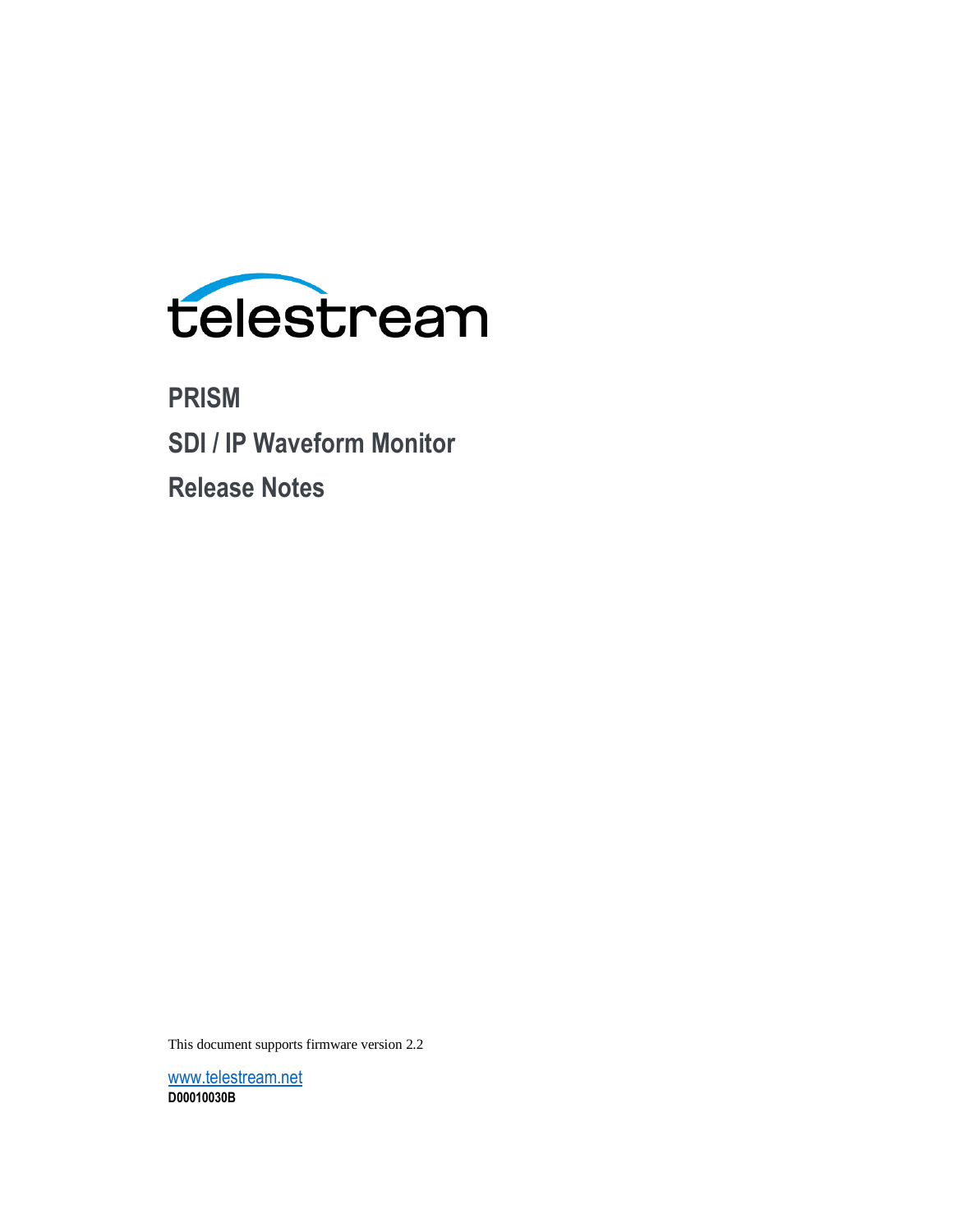Copyright © 2020 Telestream, LLC and its Affiliates. All rights reserved. Telestream products are covered by U.S. and foreign patents, issued and pending. Information in this publication supersedes that in all previously published material. Specification and price change privileges reserved. TELESTREAM is a registered trademark of Telestream, LLC. All other trade names referenced are the service marks, trademarks, or registered trademarks of their respective companies.

Telestream products are covered by U.S. and foreign patents, issued and pending. Information in this publication supersedes that in all previously published material. Specifications and price change privileges reserved.

TELESTREAM is a registered trademark of Telestream, LLC.

Dolby, Dolby Audio, and the double-D symbol are trademarks of Dolby Laboratories.

**Contact Telestream** Telestream LLC 848 Gold Flat Road Nevada City, CA 95959 USA

For product information, sales, service, and technical support: Worldwide, visi[t www.telestream.net/telestream-support/video/support.htm](http://www.telestream.net/telestream-support/video/support.htm) to find contacts in your area.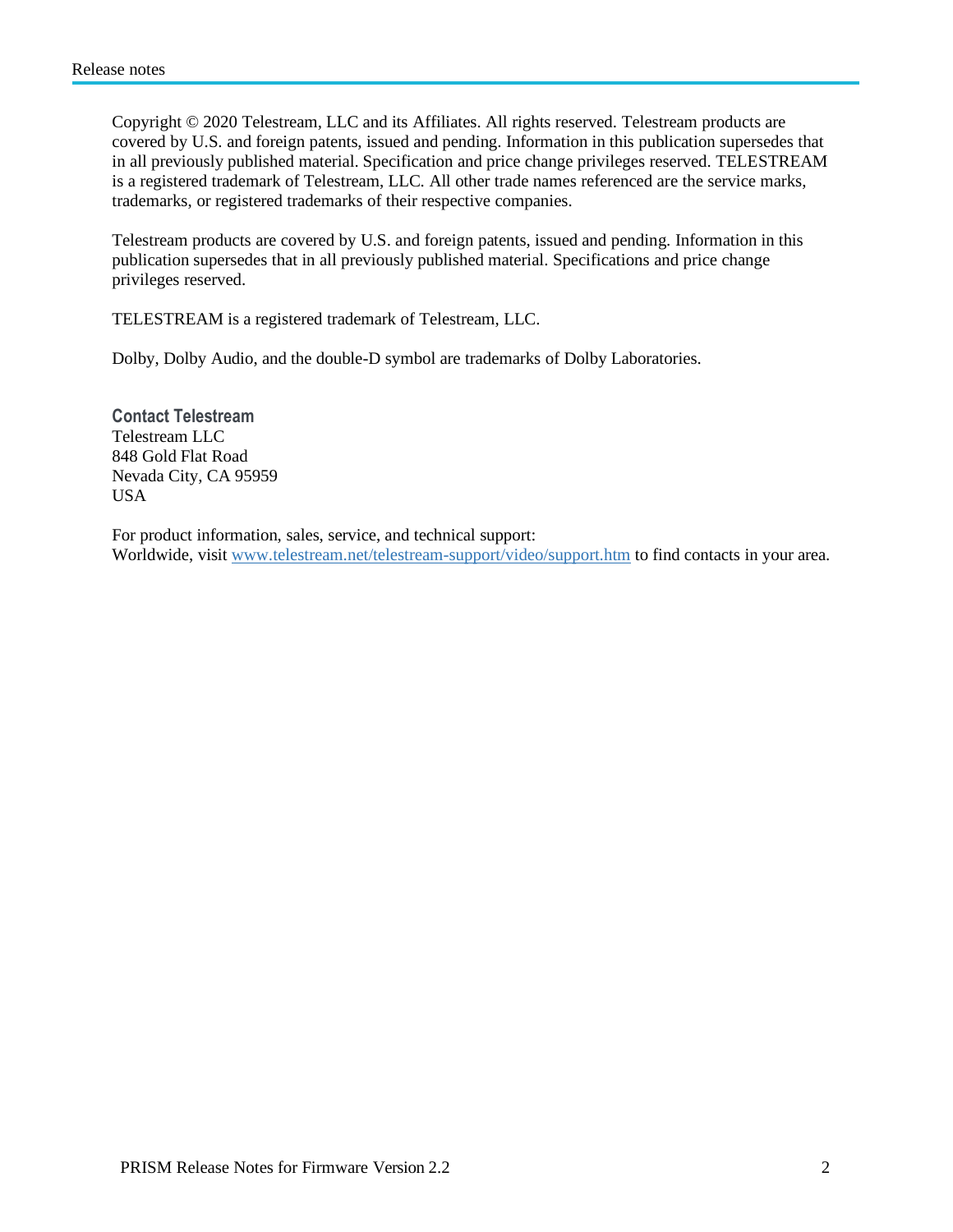## **Release notes**

This document describes new features, fixes, and improvements of firmware version 2.2 for the PRISM SDI / IP Waveform Monitor.

## **Compatible Products**

The following products are compatible with this release:

- MPI2-25 and MPX2-25
- MPI2-10 and MPX2-10
- MPI and MPX

## **New features**

- Support for RGB 444 10/12 bit Full/Narrow range:  $<sup>1</sup>$ </sup>
	- o 3G-SDI Level A/B (requires option PROD)
	- o Quad 3G-SDI Level A/B, 12G-SDI (requires option PROD and FMT-4K)
- Multiple ST2110-30 stream reception:  $<sup>1</sup>$ </sup>
	- o Up to four ST2110-30 streams
	- o Up to 16 audio channels in total
	- o AUX SDI Output as SDI embedded audio
- SCTE104 decoding (requires option ENG-MEAS or QC):
	- o Review the last 10 ST2110 ANC packets
- Downmix for 5.1. and 7.1 multi-channel audio program with Solo mode.
- Four trace tiles for HD/3G input.
- Anamorphic picture in SD.
- Upload and download presets from USB and web.
- Updated User Interface for application selection and preset operation.

<sup>1</sup> Requires MPI2-25 or MPX2-25 products, or other PRISM products with option 25GE installed.